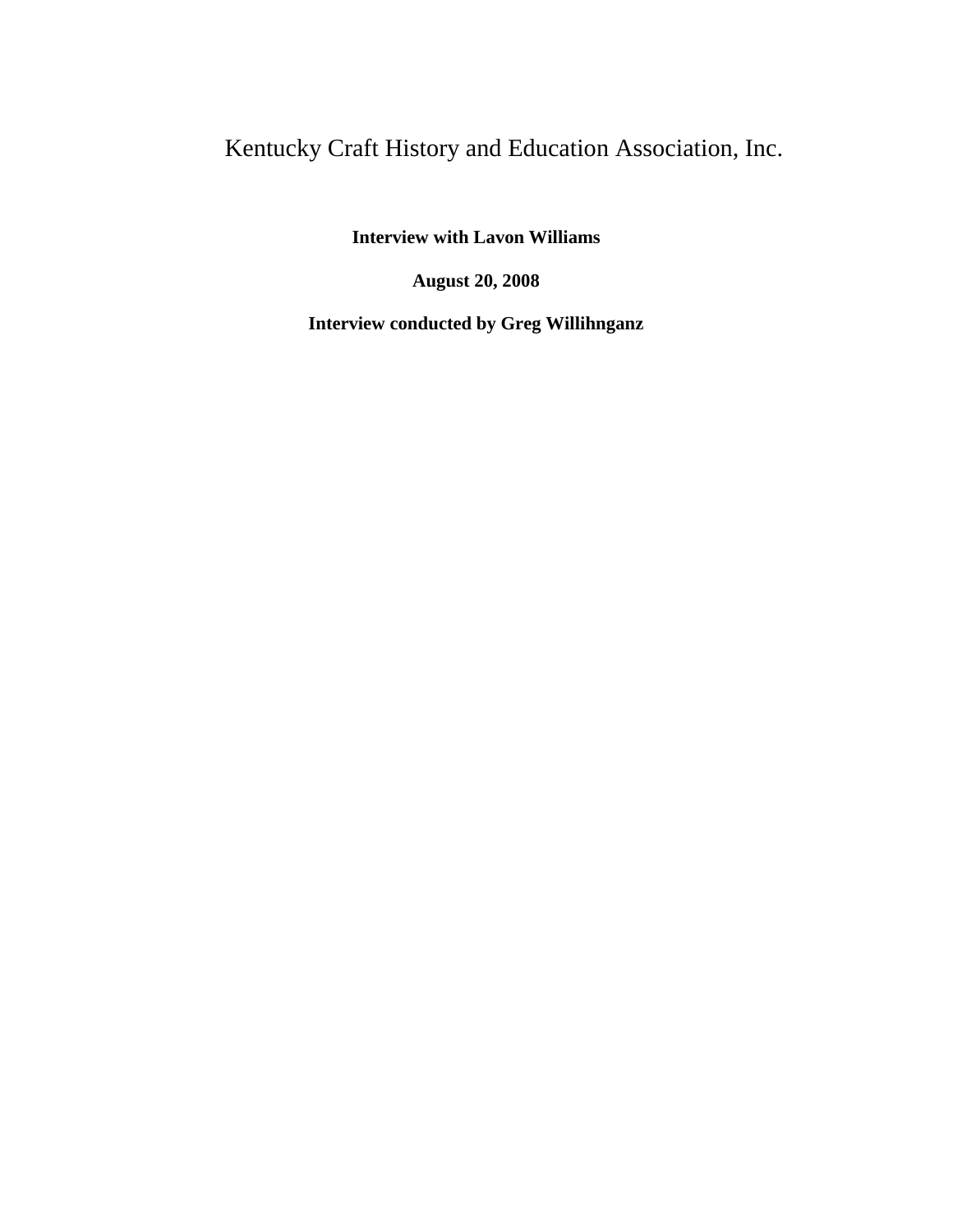WILLIHNGANZ: Thank you for giving us this interview. We appreciate it.

WILLIAMS: Thank you guys.

WILLIHNGANZ: It will help us. Okay. Can you, in a sentence or two, describe for me what it is you do? What type of work you do.

WILLIAMS: I'm a woodcarver.

WILLIHNGANZ: Woodcarver.

WILLIAMS: Woodcarver and a sculptor.

WILLIHNGANZ: Okay. How long have you been doing that?

WILLIAMS: I've been doing that ever since I was a kid, from the time I was about 16. Little bit earlier.

WILLIHNGANZ: Now, did you grow up in this area? You were born here?

WILLIAMS: I grew up in Florida. I was born in Florida and my mother and father were divorced and then at the age of ten we moved to Colorado.

WILLIHNGANZ: I see. And, then, when did you get here?

WILLIAMS: I came here to, to go to school. I went to the University Of Kentucky.

WILLIHNGANZ: Okay. So, how long have you been here?

WILLIAMS: I've been here 30 years. Maybe 30 years.

WILLIHNGANZ: Okay. When you were growing up, how did you get into carving? What attracted you to it?

WILLIAMS: Well, the way I got involved with it was my brother. My brother was, probably the first person I had ever seen carve wood. He made little toy figures that he would play with. He made little wood trucks and boats, and little planes. And that was how I got interested in it, through him.

WILLIHNGANZ: And how do you do this?

WILLIAMS: No, no. I mean, I read a lot of books cause I like art, so, I studied art on my own. But mainly my biggest influence was my brother, you know, and his carvings.

WILLIHNGANZ: In school did you take art classes?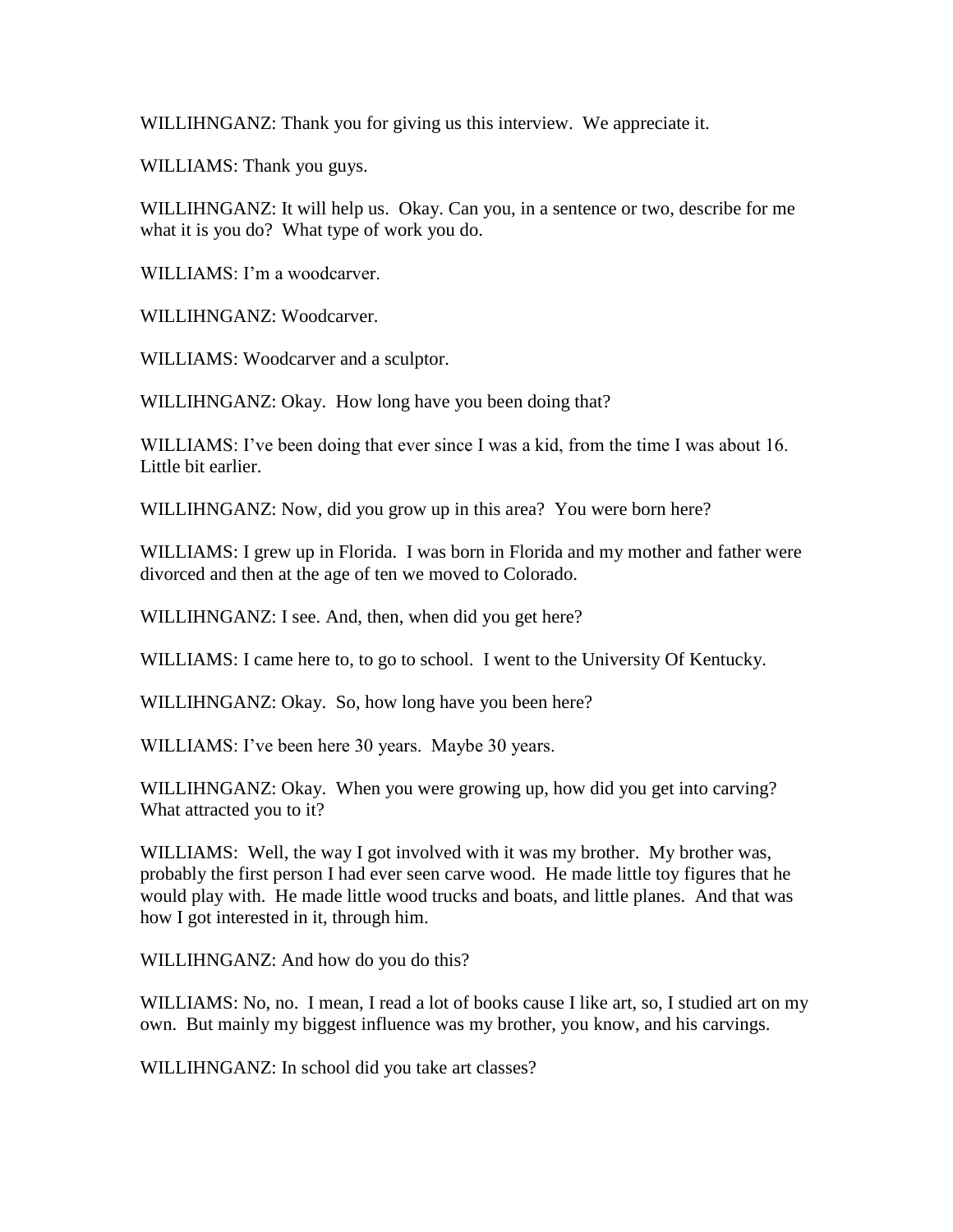WILLIAMS: Not really. I took a few. A few, but not, it wasn't my primary focus at the time when I was young. I always drew and I always painted and I always did something on my own. But nothing, anything formal.

WILLIHNGANZ: And so when you got into college, you went to college, what was your major at UK?

WILLIAMS: I majored in Social Studies.

WILLIHNGANZ: Okay, and then you got a bachelor's degree or...

WILLIAMS: Yeah. Social Studies

WILLIHNGANZ: And then what did you do with your degree? What…

WILLIAMS: Not, not, I, I really didn't need my degree because from there I played basketball. So I went overseas for a few years. I played basketball in Europe and then I came back and I played basketball in Japan and then from there I spent a few years up in Chicago. I worked at a commodities market. Buying, selling commodities. And then from there I came back and I started, that's when I started art full-time. I traveled the country, did a few art circuits and you know just, you know, sold art all around the country.

WILLIHNGANZ: So, you were basically doing carving that you were selling at art fairs?

WILLIAMS: Yeah, yeah. At that time I was selling, producing a lot of carving, little small, miniature stuff and I was selling, I was just selling my artwork. Just selling in different parts of the country and then I got involved with a few galleries, and a few agents, and that was how I got started, basically, really promoting my art and getting around the country.

WILLIHNGANZ: So when did you go full-time.

WILLIAMS: In about '84, about '84, '85 is when I really started full-time.

WILLIHNGANZ: And you've been full-time since then doing carving?

WILLIAMS: Doing carvings and also I, you know I work in Fayette County School System half of the day and the other half of the day I spend carving in the work room.

WILLIHNGANZ: What do you do at Fayette County Schools?

WILLIAMS: I work, I work over in the safe room at Morton Middle School. Just discipline, doing discipline. Just, you know, just, you know, just you know, kinda like, they come, they come to us before they go to the principal.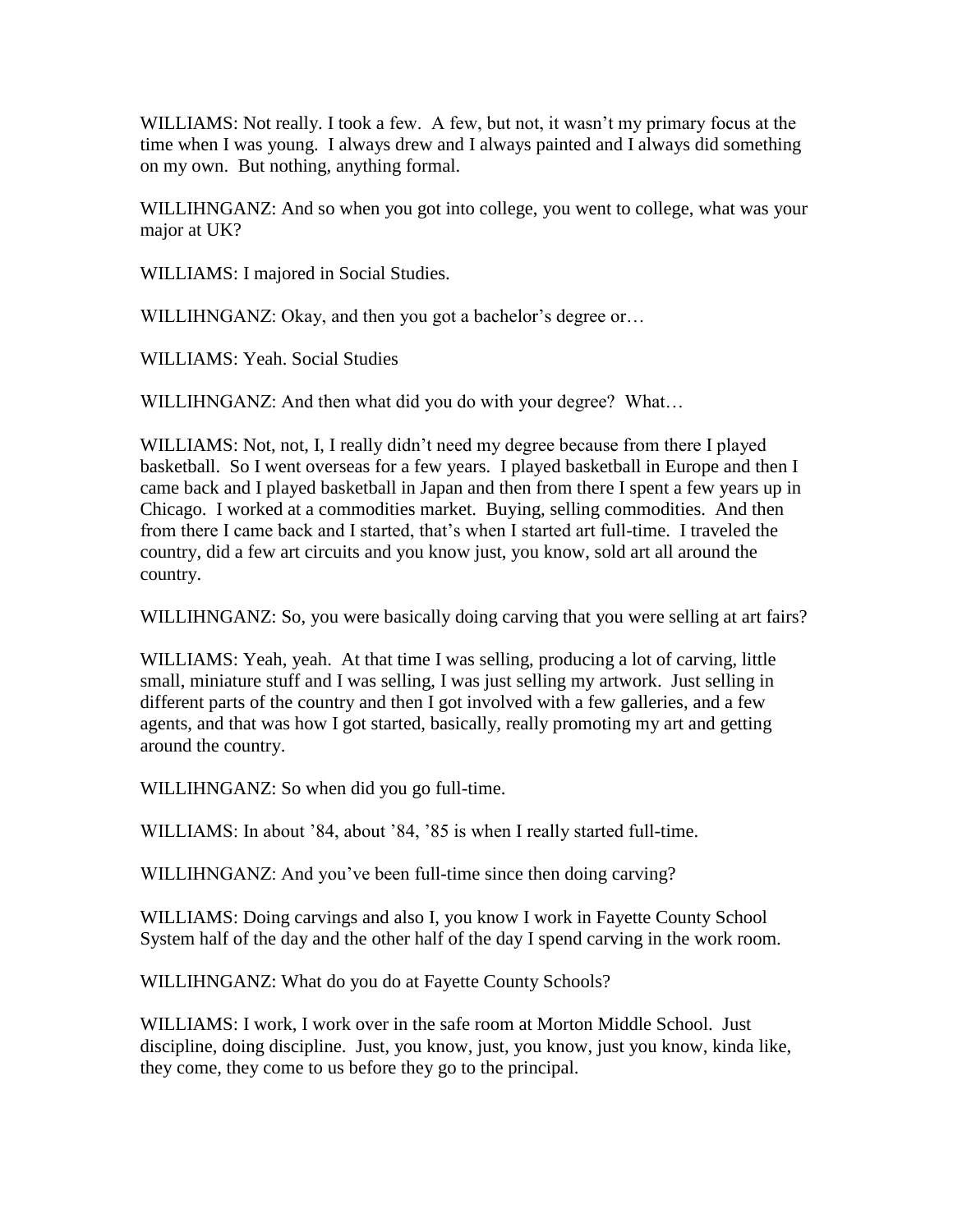WILLIHNGANZ: I'm betting they don't argue with you much. (laughter—both)

WILLIAMS: Yeah, they do sometimes. But not really. They're good kids. They're good kids.

WILLIHNGANZ: Okay, so that's sort of your day job? The county school?

WILLIAMS: Yeah. Yeah.

WILLIHNGANZ: And then you do this in your spare time, weekends and stuff?

WILLIAMS: No, I work everyday.

WILLIHNGANZ: You work everyday at this?

WILLIAMS: I carve everyday. . Even late into the night.

WILLIHNGANZ: How many pieces have you produced? Do you have any idea?

WILLIAMS: I really don't. (laughter--Williams))

WILLIHNGANZ: A couple hundred anyway?

WILLIAMS: I'd say a couple thousand.

WILLIHNGANZ: Wow.

WILLIAMS: At least.

WILLIHNGANZ: Okay.

WILLIAMS: At least, at least a couple thousand.

WILLIHNGANZ: As you do art, tell me something about how you work.

WILLIAMS: First I get the idea, well, basically get the idea. I do a theme, I might do two, two or three, two or three carvings from one theme. Like if I'm doing a dance theme, then I'll do three or four dances. If I'm doing a church theme, I'll do three or four, you know, different, different, different scenes within the church. You know, might move some figures around. And that's basically it.

WILLIHNGANZ: Well, when you come up with these ideas for what you want to do, how do you, how do you put that onto, do you, on to the wood. Do you first draw a picture of it and think of it or do you photograph something that you want to carve or use as a motif?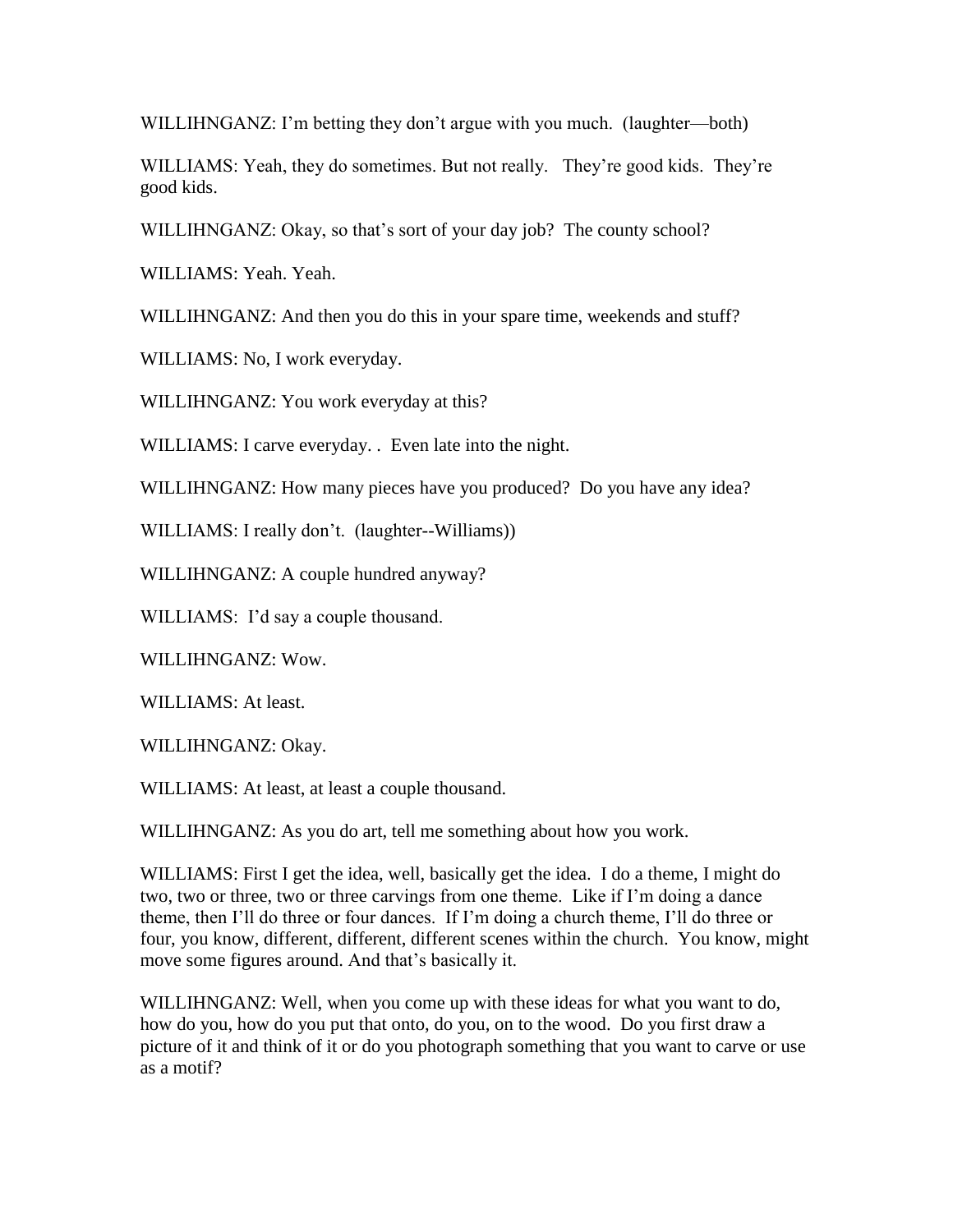WILLIAMS: I mean, kinda all those different ways, but mainly what I'll do is, I mainly draw on to the wood, so I'll put my carving on to, first I put, always before I do anything I put it in paper. So I always draw, I have a book and I always put my drawings down in a book first and then from that book I might, I might you know change some things here or there and then I put it onto the wood and once I get it on to the wood I'll study it for a while, look at it, and then I'll you know, see what my positive and negative spaces are. Depending on what I'm carving, if I'm carving a sculpture, the positive and negative spaces, if I'm carving a panel then I just make sure that my lines flow, you know the flow of my lines and then from there I start carving.

WILLIHNGANZ: Okay. Do you work basically from your own conception and then sell what you can or does anybody ever buy you, pay a commission to you.

WILLIAMS: I get some commissions, but commissions, but, I don't take a commission unless its something I've already done. If I have something you've already seen or if its something, I might have a book or I might give you a few ideas of what I can do. But I never really sit down and try to do anything exact, exactly like this or exactly like that. Because its kind of boring for me after a while. You know I like to, you know, stretch the figures, move the figures, you know, just depends, you know.

WILLIHNGANZ: What kind of, what kind of message does your art carry?

WILLIAMS: It carries a message of hope, joy, and the biggest message always says welcome, come in, enjoy, you know, sit down and enjoy.

WILLIHNGANZ: You feel like it's important to you to make any kind of a social commentary statement, protest, or anything like that?

WILLIAMS: Not really. I mean, some pieces do, some pieces don't, you know. Some pieces in a subtle way, you know, might say this or that but not really, you know.

WILLIHNGANZ: Are any of your pieces historical in nature? Do they depict scenes from history or anything like that?

WILLIAMS: Some do. Some do. I did a series on like the cowboys. I did a series on the Buffalo Soldiers. I did a series on cowboys out West. And I also did a series on the Civil War.

WILLIHNGANZ: What sorts of pictures did you do from the Civil War?

WILLIAMS: Those were all, those were all standing sculptures. Like I did the army generals on horses. It was more, more like, it was mainly more like toys.

WILLIHNGANZ: Okay. Maybe you can tell us some more about the pieces behind you a little bit. Like this oval piece over here.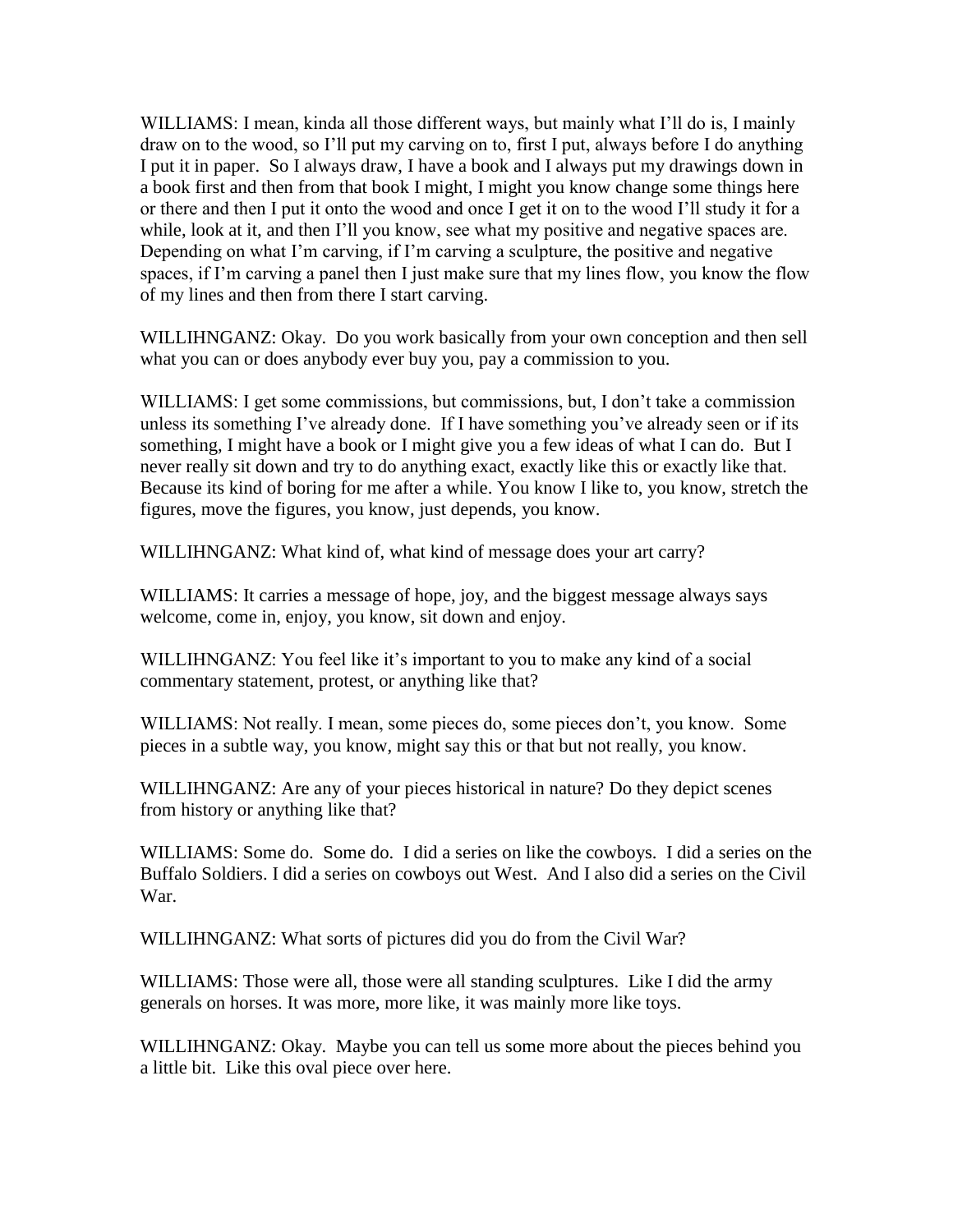WILLIAMS: This is, this is, this is a work I did for the National Black Theatre Festival. And this is the logo for the National Black Theatre Festival held in North Carolina. North Carolina. Winston Salem. Every two years they have, they have a festival, a theater festival where they invite companies from all across the United States and all across the world and they meet in Winston Salem. And this is the logo.

WILLIHNGANZ: That's a terrific logo.

WILLIAMS: Larry Leon Hamilton commissioned it, he passed away recently but he commissioned it, good close to 20 years ago.

WILLIHNGANZ: When did you do this?

WILLIAMS: I think I, well, I did it in '89.

WILLIHNGANZ: And then I noticed there's a face at the top that's sort of sideways.

WILLIAMS: Yeah, that represents the music in the theater. So that's the, that's the musician. The music of the theater. Also a guy playing a horn here. And then the two figures here are comedy and tragedy.

WILLIHNGANZ: Oh wow. Interesting.

WILLIAMS: And then the romance of the theater are the two figures here and the woman underneath with her back to you.

WILLIHNGANZ: Oh boy, I have, I am not seeing the woman, where's the woman?

WILLIAMS: The woman's here.

WILLIHNGANZ: Okay. Oh, I see. And what's that hand at the bottom.

WILLIAMS: That the hand on her back, caressing her back.

WILLIHNGANZ: Well, this is an interesting piece. How did you pick the oval for this?

WILLIAMS: Well, it wasn't my idea. The original piece was a square piece and it was Larry Hamilton's idea to make it into an oval piece. But when I made it into this oval the oval reminded him too much of a mirror so what he wanted was to be a shield, like a South African Shield and so, then this is the first piece, the next piece is made more like a shield, like an African, like a South African warriors shield. A (unintelligible) shield.

WILLIHNGANZ: Okay, tell us about this, this next piece over here.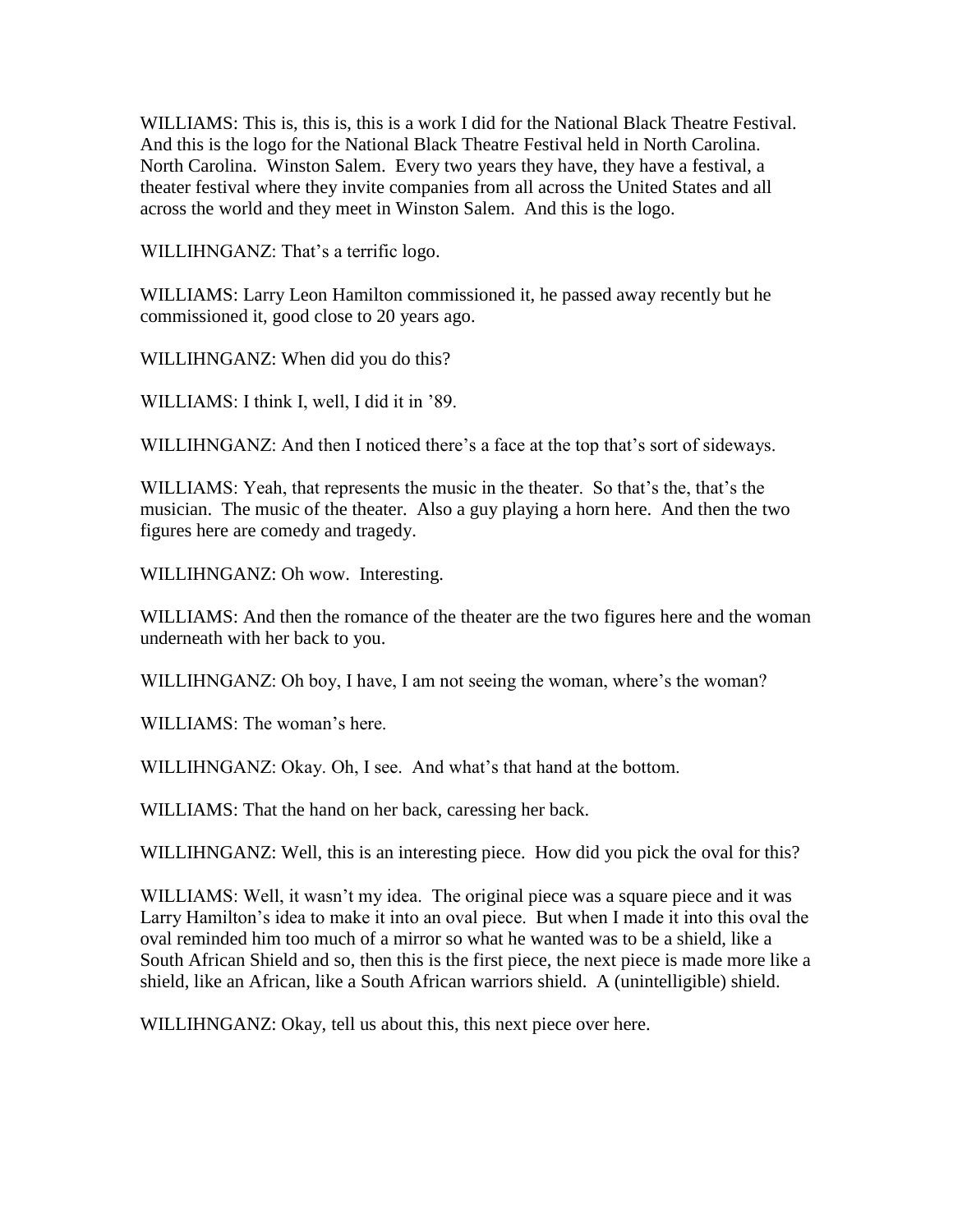WILLIAMS: This piece is, is called the educator and this is a teacher teaching a history lesson of African-American in the country and African-Americans in the south. And this is the mother father taking , taking the son to school.

WILLIHNGANZ: Now, what is he holding? Is that a book?

WILLIAMS: He's holding a book.

WILLIHNGANZ: Now, there's a lot of carving on the front of that book.

WILLIAMS: On, on the front of the book it gives, it gives a history of, of life in the South and also the history of the blues.

WILLIHNGANZ: Tell me about that.

WILLIAMS: This, this represents the Blues. This represents the coming and going of the people through the South and the migration and this is the coming and going, the fish represents Christ and it also represent feeding the multitude. It also represents the coming and going of people from the North to the South.

WILLIHNGANZ: Now, you use metal in there for earrings and whatnot?

WILLIAMS: Mmm, hmm. Mmm, hmm.

WILLIHNGANZ: Do you do a lot of brining other things other than wood into you sculptures?

WILLIAMS: Recently I have. Recently I've started using, but I've been doing it for a while. And then the pencil, he's holding a pencil. Which is the instrument of, the tool of the student, is a pencil.

WILLIHNGANZ: Now, you have, I assume this is the, the teacher up here? There's a lot going on that board that he's drawing on. What's going on up there?

WILLIAMS: He's giving like the history, he gives the history lesson here of, of African-Americans in the South and southern life so he's giving, this is the Blues lesson right here so you've got the music, you have, yeah, you have the coming and going of the people, you have the wisdom of the people, you have, again, you have these feet which means people are planted, are rooted in this place and can't be moved. It's just a history lesson that he's giving.

WILLIHNGANZ: How 'bout this, this piece here, the man in a red vest. What is he?

WILLIAMS: The red suit? He's a, he's....

WILLIHNGANZ: What do you call him, bellhop?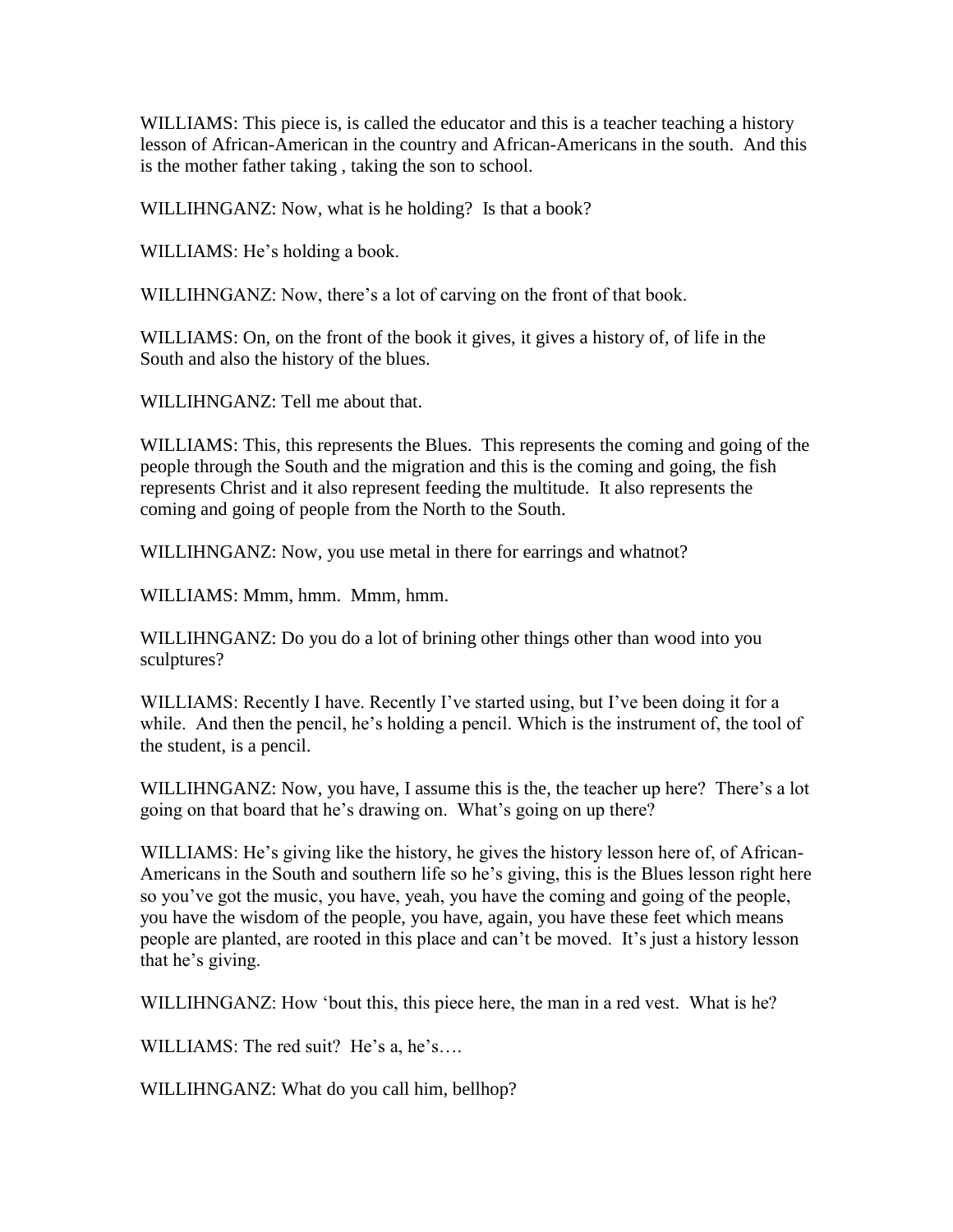WILLIAMS: Bellhop, doorman.

WILLIHNGANZ: Bellhop doorman.

WILLIAMS: Yeah, he's a door, he's a bellhop.

WILLIHNGANZ: When did you make that?

WILLIAMS: I made that about two or three years ago. No, it was about five years ago I'd say.

WILLIHNGANZ: And he hangs all the way to the floor.

WILLIAMS: Yeah.

WILLIHNGANZ: And I noticed you put very elaborate links on his arms for his joints.

WILLIAMS: Mmm, hmm.

WILLIHNGANZ: Was he meant to be posed any or did you just think that was an interesting motif?

WILLIAMS: Well, well, it was just more of an interesting motif so he can be moved or he can be locked into place. Just interesting piece. Its just something I liked you know. It wasn't….

WILLIHNGANZ: Has he been hung anywhere else than where he is right now?

WILLIAMS: No, no.

WILLIHNGANZ: Okay. Tell me about the drawing over there in the corner there.

WILLIAMS: This drawing?

WILLIHNGANZ: No, the other one there.

WILLIAMS: This one?

WILLIHNGANZ: Yeah.

WILLIAMS: This one is a ballpoint pen.

WILLIHNGANZ: You do that with a ballpoint pen?

WILLIAMS: Mmm, hmm. Different ballpoint pens.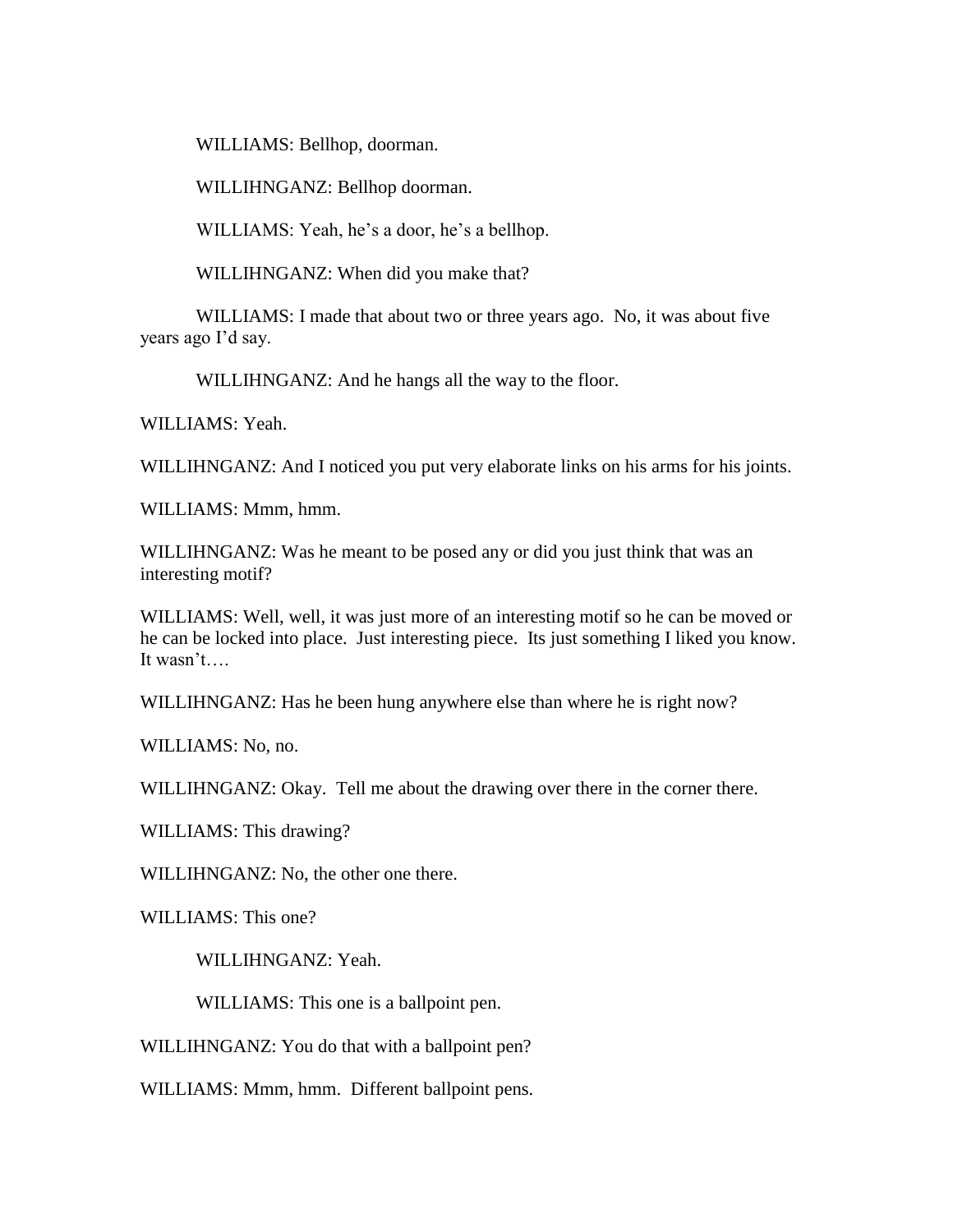WILLIHNGANZ: Wow. And what is it showing us?

WILLIAMS: It's, it's the preacher, it's the preacher preaching. He's giving another history lesson. That's what these are based on. These are African-Americans within the ships so he's giving a lesson from the pulpit and he's talking about the ancestors we had, we had working through time and the coming and going of the people again and these birds are the last thing that people saw before they left Africa.

WILLIHNGANZ: Oh.

WILLIAMS: And the greatest like, and so he's preaching, what they say, preaching the word.

WILLIHNGANZ: What is the significance of the figure at the top of that picture?

WILLIAMS: Which figure?

WILLIHNGANZ: The one in the red cap.

WILLIAMS: Again, that, those are, that's, that symbolizes working people. That symbolizes working people. You know, the ancestors who worked, who have, who've sacrificed so you can be where you are.

WILLIHNGANZ: Now, you have long arms on this creature. How come you made them that long?

WILLIAMS: Just to give your eyes something to visually look at, just to pull you, to pull, so you get the feel and the movement of what he's saying.

WILLIHNGANZ: Okay. Tell me about the, the cloth on the wall there.

WILLIAMS: The cloth on the wall there is just, is just, it's just a joyous piece of people dance, of people dancing and it was done for a children's program.

WILLIHNGANZ: Okay. So it seems like you have sort of a, I don't know if I'd call it a political agenda, but certainly a social, social message that you're carrying across.

WILLIAMS: At times. At times. These were just the works that are, you know, more, are more social in nature. That's what these are. That's what these works are.

WILLIHNGANZ: Okay.

WILLIAMS: A lot of the works you see are the earlier works too, so a lot of was done 20 years ago, almost 30 years ago.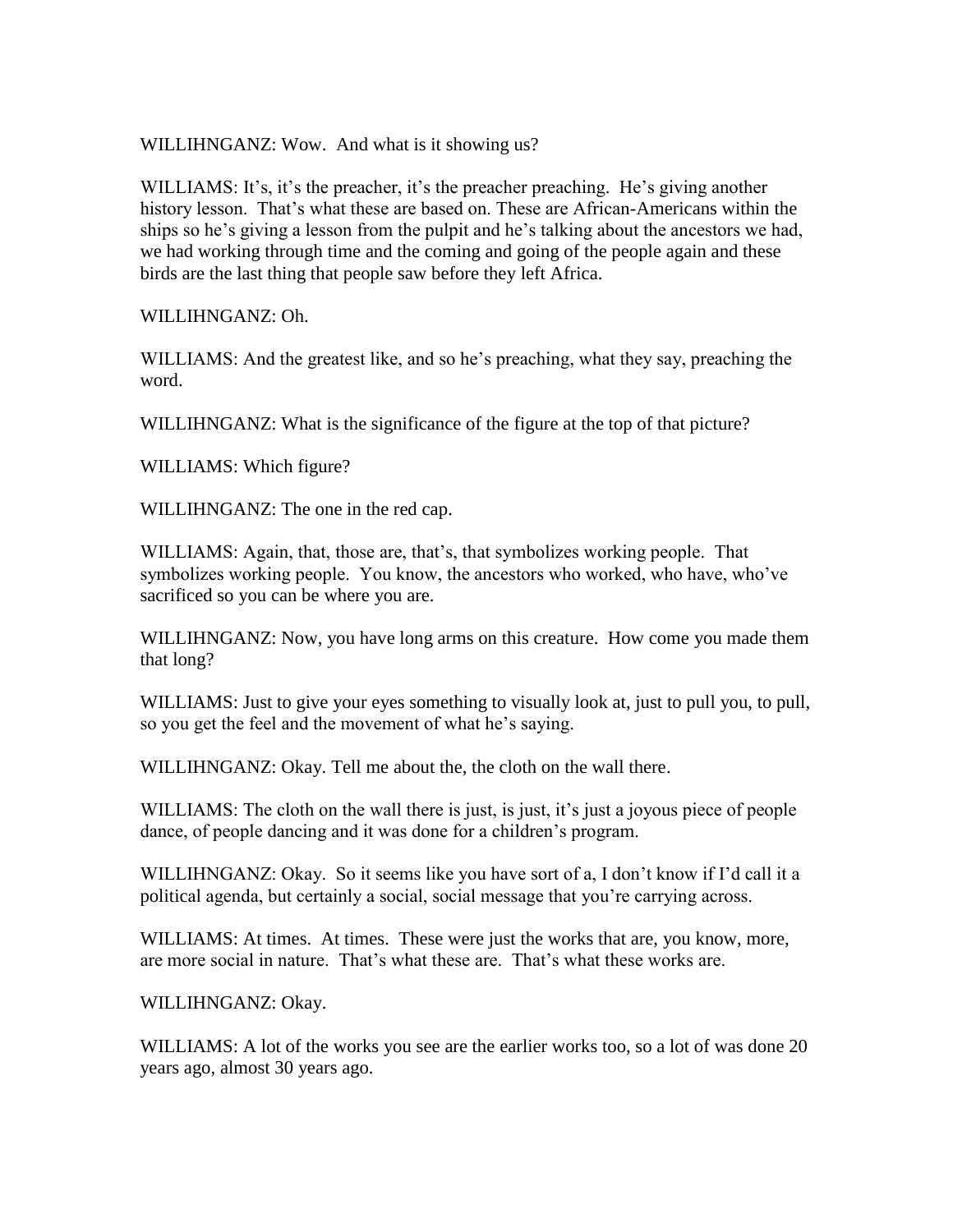WILLIHNGANZ: Which ones were done 30 years ago?

WILLIAMS: This was, almost, I want to say about 25 years ago this work was done.

WILLIHNGANZ: Okay. What do you see yourself working on right now? What are you trying to do?

WILLIAMS: Right now I'm just working on some commissions. Working on some commissions from the church, a piece about the church for a woman in Florida and so basically I've been doing commission pieces. But recently been working on a scene from, another church scene from, for a guy, for a producer who does gospel music in Tennessee. So right now I'm just doing commission pieces.

WILLIHNGANZ: So when you get a commission like this, how does that work? They call you up and say, "We love your stuff. Do something for us….

WILLIAMS: Yeah, yeah.

WILLIHNGANZ: Do they give you any kind of guidelines in terms of what they'd like you to do?

WILLIAMS: Some, you know, that, they, they don't really. Like, the guidelines I do take, they don't tell me what to draw but they do tell me what they would like, what they would like and if I can do something that, that, that, if I could come up with something, you know like, I could come up with something that they want. And a lot of times, I don't really like to do commissions because commissions can be stressful. Because a lot of times, if you're not in the mood, like say, right now, if I wasn't in the mood to do the church then it'll be real difficult to do, say if I was in the mood to do a basketball series. It would be, it would be real tough 'cause I got to go back and do the church when I really want to do something else. So commission pieces are tougher.

WILLIHNGANZ: Now, when you say, "do the church" does that mean you're actually doing a carving of a church?

WILLIAMS: Doing a carving of the church, not of the church but the feel and, like when I say, when I say like, I mean like, a part of the church, what makes the church up, like the choir. So right now I'm doing a choir in the church, singing.

WILLIHNGANZ: Okay.

WILLIAMS: But, the woman who gave me the commission did not want preaching in the, in the scene, she just wanted the choir singing, so, and that was easy to do, you know, stuff like that.

WILLIHNGANZ: So, you go in to the actual church and listen to the choir and watch them and then base something on that?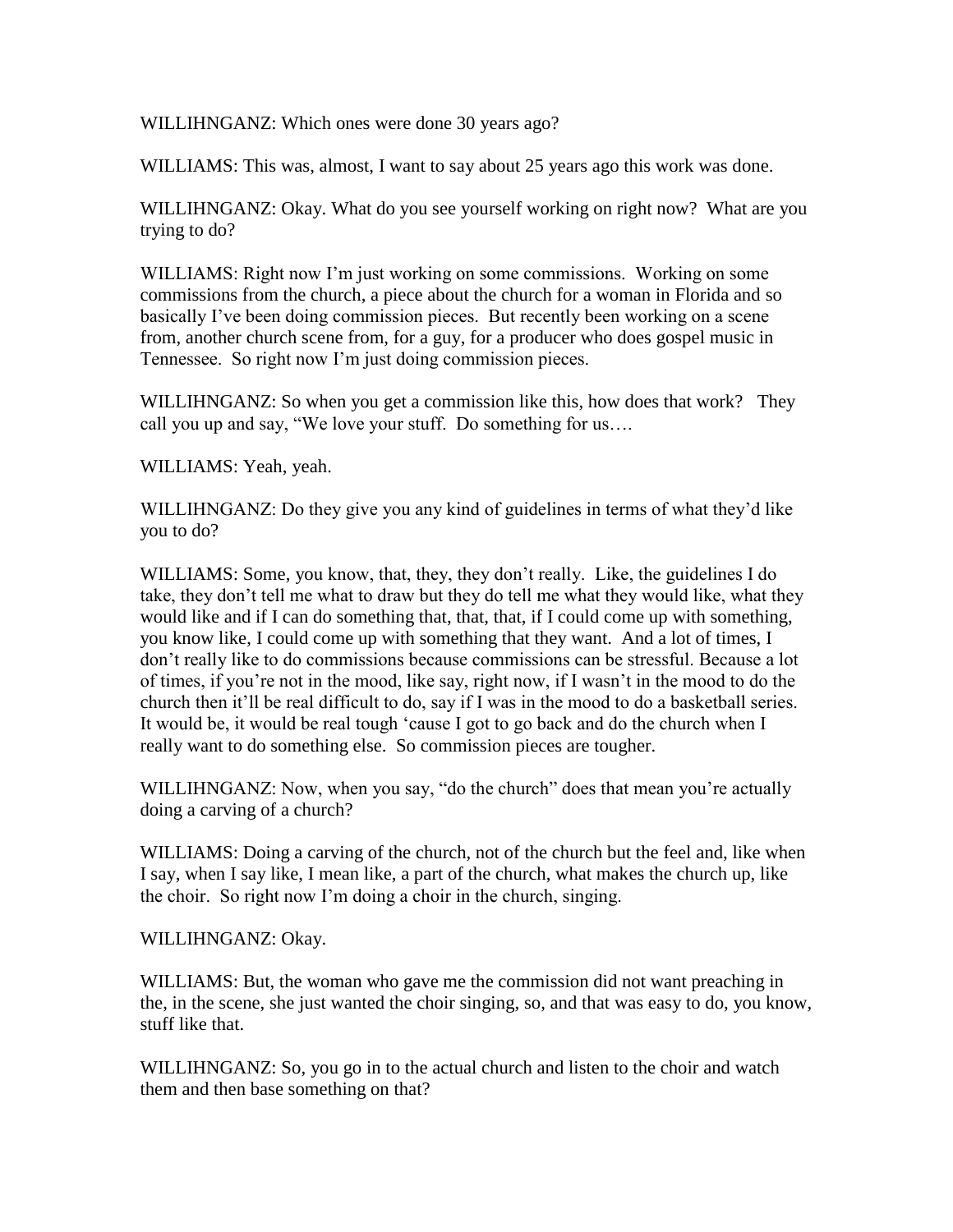WILLIAMS: At times, yeah. At times, but this was one I, this commission was based on a piece I had already done earlier. So I already knew kind of what I was going to do.

WILLIHNGANZ: Okay. And then do they tell you what size they needed.

WILLIAMS: (laughter—Williams) Yeah, they did. Well, it can only be a certain size. And one reason, it can be as big as you want it, but you want to make it, you don't want it too big because when you work on a panel, like if it's a big panel, and when you get a panel to big it has a tendency to barrel, what they call roll, so it can, so you only want it maybe four feet, it can be four feet as long as you want it. But it can't be too big. You don't want it too big. It gets out of proportion.

WILLIHNGANZ: So, these pieces involve multiple pieces of would? Would that be accurate?

WILLIAMS: Mmm, hmm. Yes. Mmm, hmm.

WILLIHNGANZ: So, you use like plywood or something to paste those onto.

WILLIAMS: No, no you glue it together.

WILLIHNGANZ: You glue it together.

WILLIAMS: You glue it together.

WILLIHNGANZ: And then just hope it doesn't bend or wrap or whatever.

WILLIAMS: Well, what you have to do, you have to put it in a frame another wooden frame so that keeps it from warping or barreling, you know, before, before it barrels.

WILLIHNGANZ: What kinds of wood do you use?

WILLIAMS: Anything. Mostly poplar though. And I carve, I carve sometimes oak, it just depends.

WILLIHNGANZ: Oaks got to be a lot harder to deal with than pine I would think.

WILLIAMS: It is. It's a lot harder, but since I've been making furniture, oak is better depending on whatever you want, you know. Oak will give you a better carving. Oak will give you the best carving.

WILLIHNGANZ: When you say, "the best carving," in terms of what?

WILLIAMS: It looks better. Oak and, but really the best carving comes from Maple. They just give you a better carving. Poplar gives you a nice carving but a better carving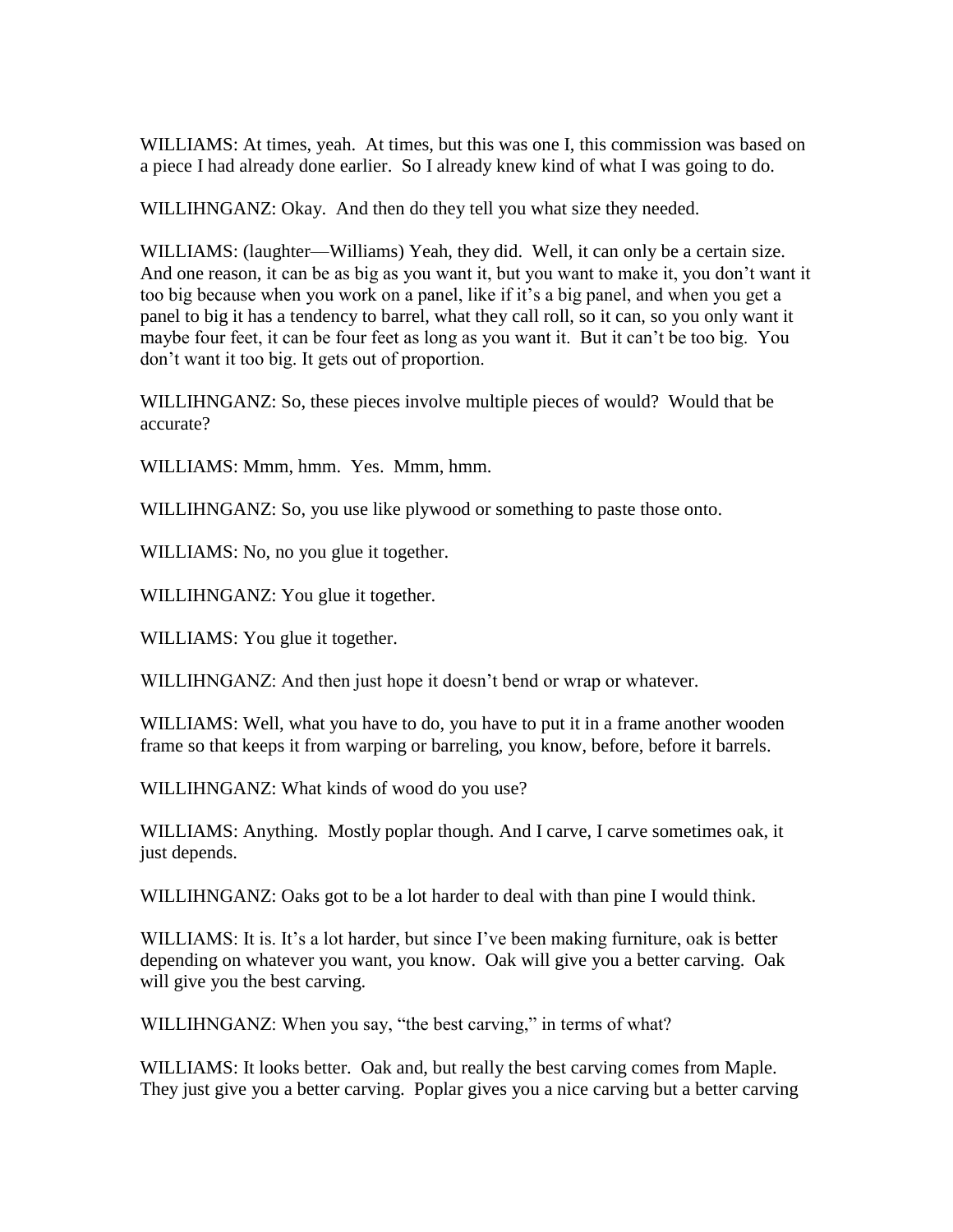comes in Maple. Those are the best because that wood, it's easy to shape. It's easy to shape but it's harder to work with for some people. But there's different grades of maple you know. You have some soft maple, some hard maple.

WILLIHNGANZ: Now, when you're cutting a carving, are you just using chisels and exacto knives or….

WILLIAMS: No, no exacto knives. Chisels and mallets.

WILLIHNGANZ: Chisels and mallets.

WILLIAMS: Chisels and mallets.

WILLIHNGANZ: Do you do any kind of (unintelligible) tool, anything like that?

WILLIAMS: No, no.

WILLIHNGANZ: Do you use saws at all?

WILLIAMS: I use saws to get away the waste, like, anything to get away excess waste to get you down to your form is okay. But the (unintelligible) tools, it leaves a, it leaves a round mark which is really not, its not the sign of a carver, its just, you know its not the sign of a carver. A carver, has to have, if he's gonna carve, he has to have chisel marks, knife marks, but not round (unintelligible) marks. That's not the sign of a carver.

WILLIHNGANZ: And when you're doing these, do you, do you decide to paint them later in terms of the figure or is that in your head when you start out the piece.

WILLIAMS: The paint, the painting part is the worst part because that's, that the part that you have to, that I think takes the most concentration. Because you have to, colors have to be balanced just right and they have to move just right. They have to be in the right places in order to make the carving look, I want to say look, well basically say look good.

WILLIHNGANZ: Okay. And do you pretty much work alone?

WILLIAMS: Yeah. Always alone. 'Cause I'm really the only person that can do it. My brother's a wood carver but he carves a different style. He does something totally different than what I do so really I am the only one that can do what I do?

WILLIHNGANZ: Is he here in Lexington?

WILLIAMS: No, he's in Colorado.

WILLIHNGANZ: Oh, oh.

WILLIAMS: Yeah, he's in Colorado.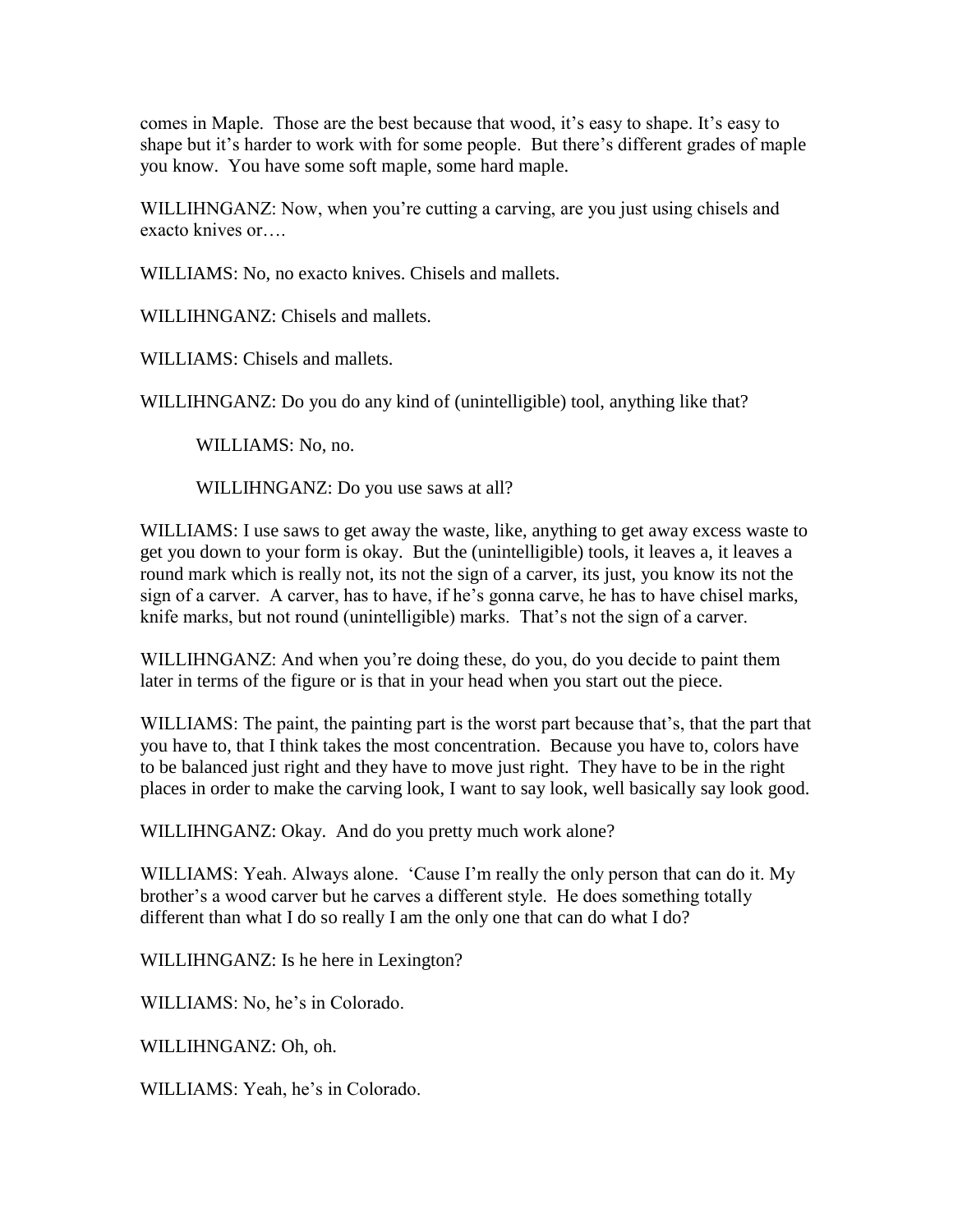WILLIHNGANZ: Does he market his stuff too?

WILLIAMS: He does, but he does it a, all different way. He says he's the last, one of the last hippies left so his thing is totally different. So, his is a totally different theme, so.

WILLIHNGANZ: So, have you been influenced by his style, some of the things he does?

WILLIAMS: Yeah, we both, we both have influence each other, you know. He influenced me probably more than anybody I know. He's my biggest influence.

WILLIHNGANZ: Okay, so he's sort of your mentor?

WILLIAMS: Well, earlier he was. Earlier he was. Earlier he was. He's probably, like I say, he's one of my biggest influences. Arturo Sandoval. Arturo Sandoval was a big influence with me. Probably one of my biggest influences. Arturo Sandoval taught me how to understand patterns, how to work in a series. Before when I would work I'd, I'd work on one thing and then I'd try to jump to something else. But Arturo taught me what a series was, what a series of works and keep my building and that way I wouldn't be a frustrated artist. Some artist, they'll sit down and they'll draw a picture and they'll paint it and then they get done and they don't have anything else to do. But Arturo taught me, well, you know, you can do one dancer, you don't have to a basketball player, you can just keep going and going and going until you wear the series out. And so that was what he taught me.

WILLIHNGANZ: Okay, well, lets see here. So, your style, the way you decide to do things and your, your work is really something that you've learned essentially on your own, a little bit from your brother? You haven't gone to school and you haven't really studied the work of other carvers have you or…

WILLIAMS: Not really, well, I mean. I learned from my brother and which, he had a style and so it's a low leaf, a low leaf, a low relief style and so from there, you know from there, I basically studied him. And there are painters and people that I do admire that I did look at their work but I never really did go get a book or get anything. I didn't want, because my style is Southern style coming out of Florida which is in the Southern tradition so in order for me to go learn, like if I, if I was to go learn from, say if I was to go, from a guy, learn from a carver in Africa if I had been younger, well it would have changed my whole style. Now today that I'm older and I understand more what I'm doing and more rooted in what I do, now I do go look at peoples works, but I don't copy them. I don't copy them. But I do like to look at, you know, people's work from South Africa. Peoples work from, from Russia, people that work from all over, just wood carvers period, I like to look at what they do, but I, and I might take some things, like some tricks they have, I might take a pattern but I never do take, say their facial structures, and all that stuff, because it would change what I do, too much.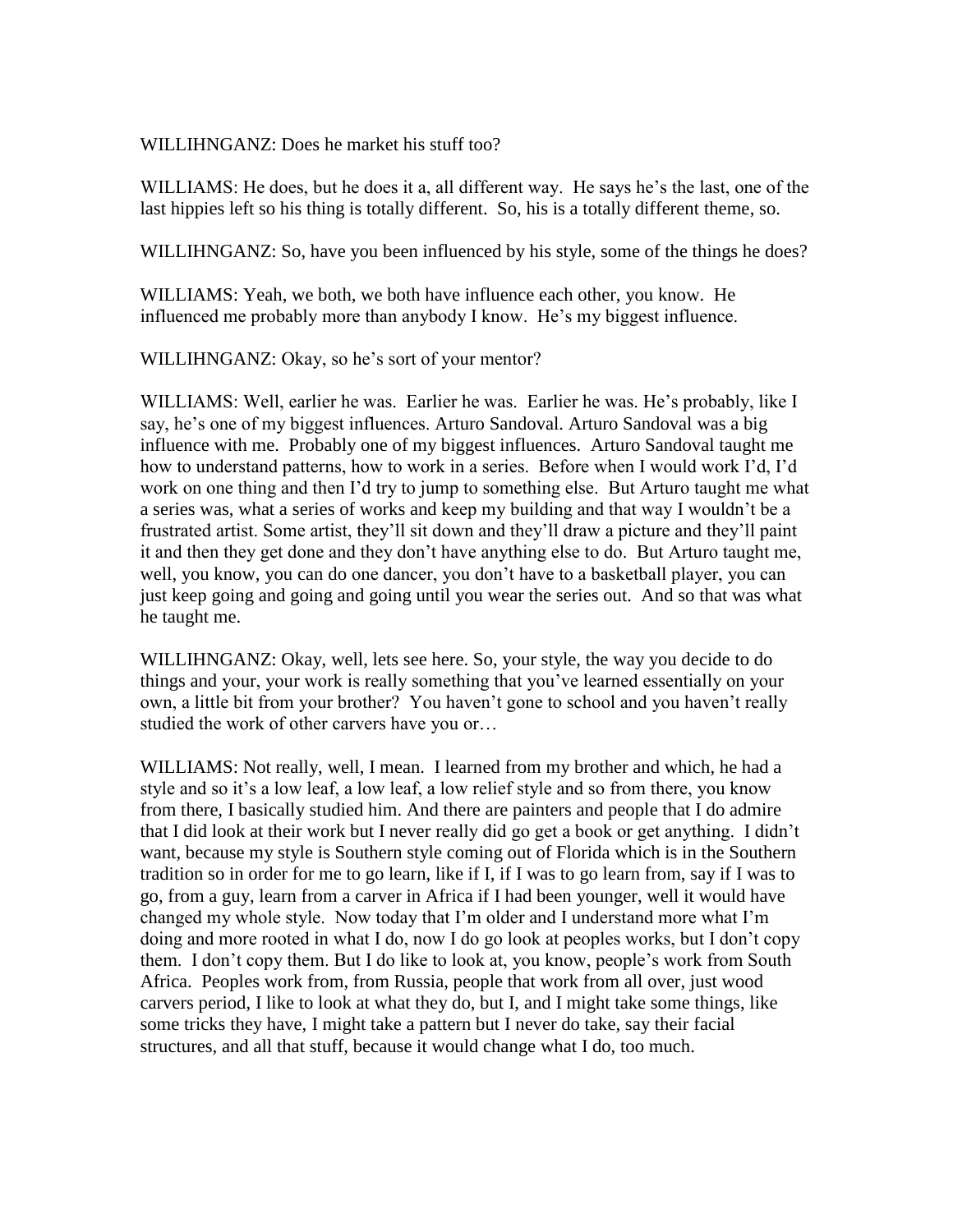WILLIHNGANZ: Do you try to bring the grain out of the wood or do you try to and hide it?

WILLIAMS: No, always, I always, I never cover it, you know like, even when I paint, my work, its always transparent so you can always see the grain. And I, you know, I learned that from my brother and that just comes from, once you paint something, you sand it back off and then you paint it again, and then you sand it back off. And then you get the paint in the grain, all work, it all works together.

WILLIHNGANZ: So you sand each one of these pieces.

WILLIAMS: Mmm, hmm. Put the paint on first and then you sand it back off.

WILLIHNGANZ: Do you use like a wood stain for different things?

WILLIAMS: I use a wood stain, wood stain pigments and basically anything that'll give you, the way we learned it, anything that will give you a color, is what we use. You can use rust, you can use anything, use enough of it to give you a pigment and then you suspend it in the stain. You can suspend it in whatever you can suspend it in, you know.

WILLIHNGANZ: So, what would you say have been the influences on the content of your work?

WILLIAMS: Music, different music. Just living in general, going from one region to another. You know, coming form a deep, deep southern background and then going, you know, going to Colorado where there's more a Hispanic kind of background, western type of a background, and then just, just from dealing with every day living and dealing with people.

WILLIHNGANZ: It looks to me like most of your figures are black figures. Do you do Hispanics or white people or other people?

WILLIAMS: Nu, uh

WILLIHNGANZ: That's it.

WILLIAMS: That's, I mean, its not because I, I don't want to, its just, I just, its never, you know, just never have.

WILLIHNGANZ: Just never have.

WILLIAMS: I just…

WILLIHNGANZ: How has your work changed as you've been doing it?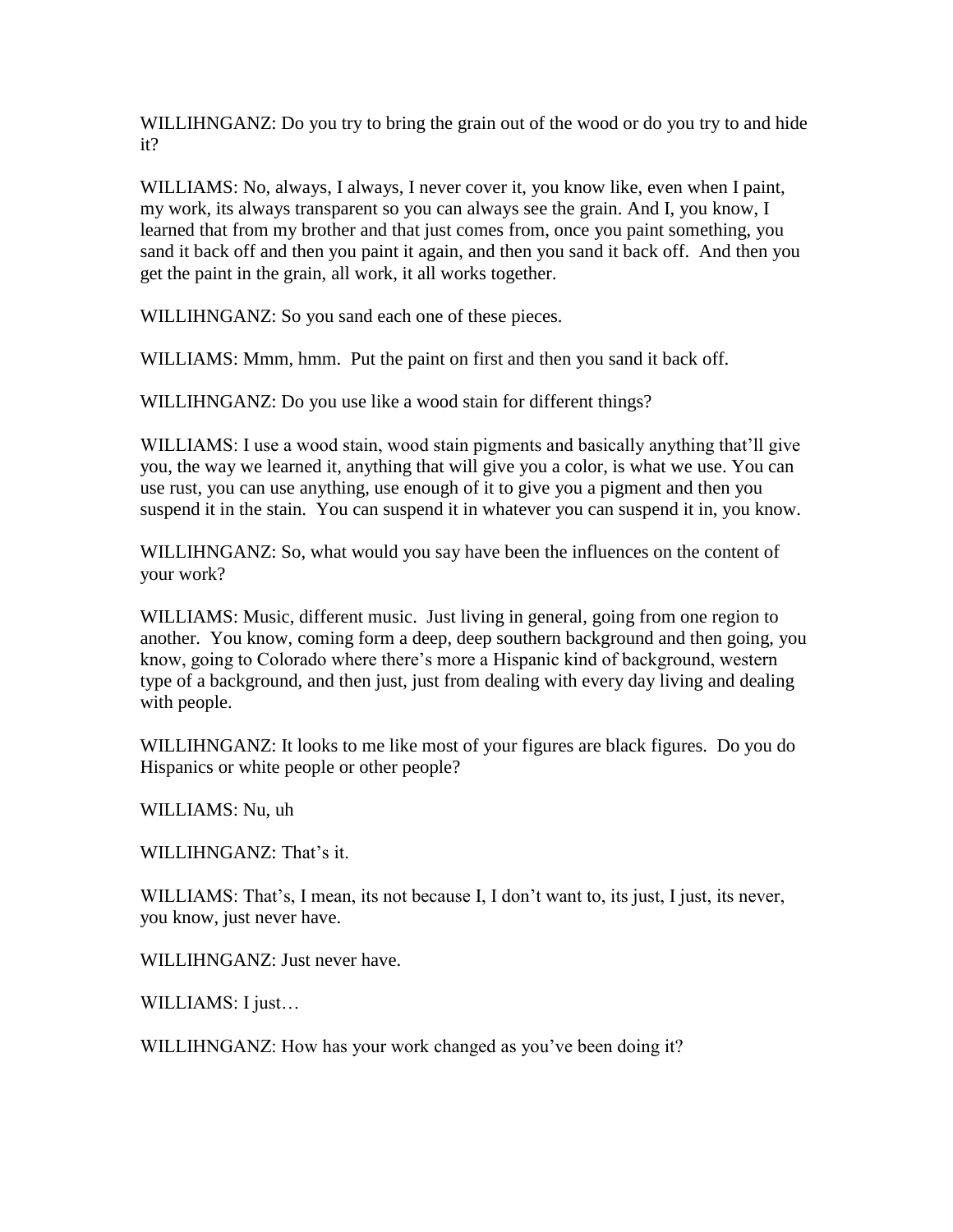WILLIAMS: Its changed in the way that when I first started out, I think I was one of the, one of the earlier wood carvers, you know, out of the south to expand the work, to make it bigger. So, I made it bigger you know, more, yeah, I, I think I made it bigger, I made it thicker and I made it more like furniture. A lot of its more like furniture.

WILLIHNGANZ: Is your work more about materials and technique or is it more about really the message you want to hear?

WILLIAMS: It's probably more about the message. The message.

WILLIHNGANZ: Okay, so you've been working in wood. Now you're looking at starting in stone?

WILLIAMS: Yes, mmm, hmm.

WILLIHNGANZ: Okay. Have you ever worked in plaster or anything, any other, marble…

WILLIAMS: No, marble, plaster, nu, uh. I just think, you know, I was kind of looking for a change, just to do something different, just to see what, to see what will happen. That's basically why I'm doing it, to see what will happen. I don't know. I've never done stone, but I know I can get a shape, so I know if I can get a shape, if I can master the tools, I know I can get a shape, I'm going to get some kind of shape, so whether it's the shape that I want, I might get an abstract shape, but I'm gonna get a shape. And that's all that counts. In order to be a sculptor, a carver, you have to be able to get a shape. If you can get a shape then you can do anything.

WILLIHNGANZ: Now, you know Ed Hamilton?

WILLIAMS: Yes. Yeah. The master.

WILLIHNGANZ: Yeah. He's quite a, he's quite a sculptor. I was at his studio looking at his piece on Lincoln.

WILLIAMS: I heard about that piece.

WILLIHNGANZ: It's quite a piece. Yeah, he, he has it in his studio and its huge. I mean, this things like 14 feet high or whatever, up on a stand anyway. Sort of looking up at it. It's just huge. And then he's cast the whole thing, I guess he put a, some kind of plastic or something over it and then they cast the bronze into that.

WILLIAMS: (unintelligible). Yeah.

WILLIHNGANZ: Haven't you ever been tempted to use like, bronze or something like that?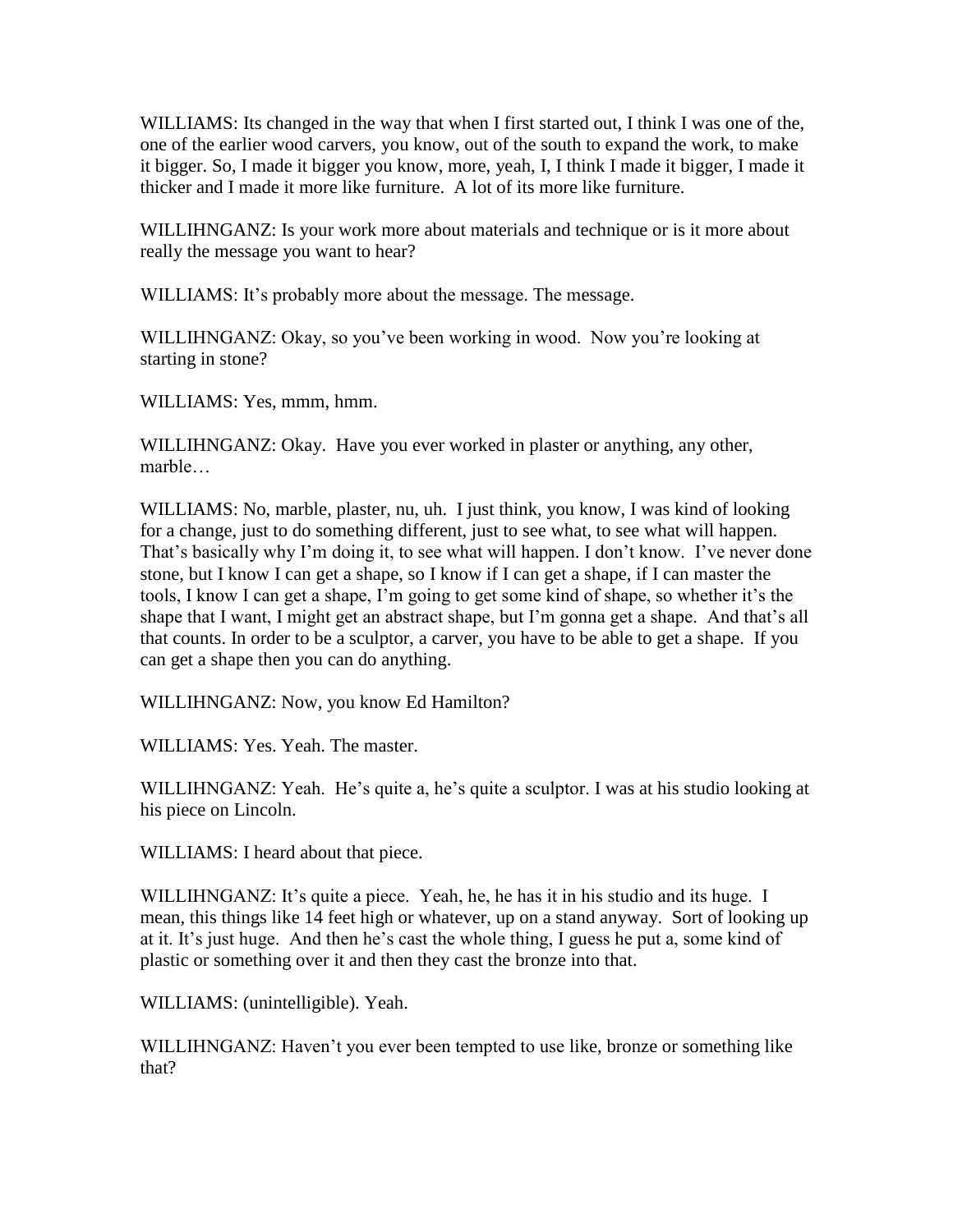WILLIAMS: Have you, have you interviewed Gary Peters?

WILLIHNGANZ: No, I don't.

WILLIAMS: Okay, I'm not gonna (unintelligible) but, he's a professor at UK, Dr. Peters, and he's been trying to get me to, to do bronze in a cast. But right now I have never come up with a piece that I really wanted to cast. I haven't yet come up with a piece that's made me say, "Okay, this piece should be in metal." I have, I'm getting there. I'm working towards it. I see that coming. But, yeah, I would love to do it, but not right now. I don't have anything that I really want to do it with.

WILLIHNGANZ: I have a good friend in Ann Arbor, Michigan who is a bookbinder and he does a whole bunch of different binding s for authors, I mean, he does 'em for restorations and stuff but he does 'em for specific authors too. He'll design a cover for presentation copies, so, he does stuff for Isaac Asimov and Stephen King and all these authors and when Stephen King did, did Fire Starter, he had 100 copies of it made with asbestos on the outside and he gave those to his buddies and all, signed copies (laughter—Williams). But, but my buddy has started to get into metal working and he's working in sliver and various metals and he's designing face plates that go on the front of these, these books and things and just sort of expanding his, his repertoire of just things he can do and design. Now, you said you've started to use a little bit of metals here. Have you used any precious metals or any minerals or anything like that?

WILLIAMS: I haven't used anything like that.

WILLIHNGANZ: Mother of pearl or anything…

WILLIAMS: Now, my brother, now he does that. He has canes, you know what marble cane is?

WILLIHNGANZ: I don't believe I do.

WILLIAMS: Well, basically it's just, whenever you just drill, drill a cane, you put a precious metal in, a stone, that's really what it is. And he's started doing that. I'm kinda looking at what he's doing. Seeing the ins and outs. But, the danger of that is, the danger of that is, it could hurt your work in a different kind of way. It can either help it or it could hurt it so you have to be real careful on some of these sculptures on, of not to, not to make it look whimsical. See, you have to have, you have to keep a certain kind of seriousness, a kind of respect to it. Its not, you can't be too whimsical. If it does, it loses its, it loses a lot, it loses a lot.

WILLIHNGANZ: So you don't much approve of, or do basically comic pieces at all?

WILLIAMS: Oh, I do, I do but, you know, I'm just saying, you have to know, with the materials, you have to know where they go, and where they don't go is what I'm saying.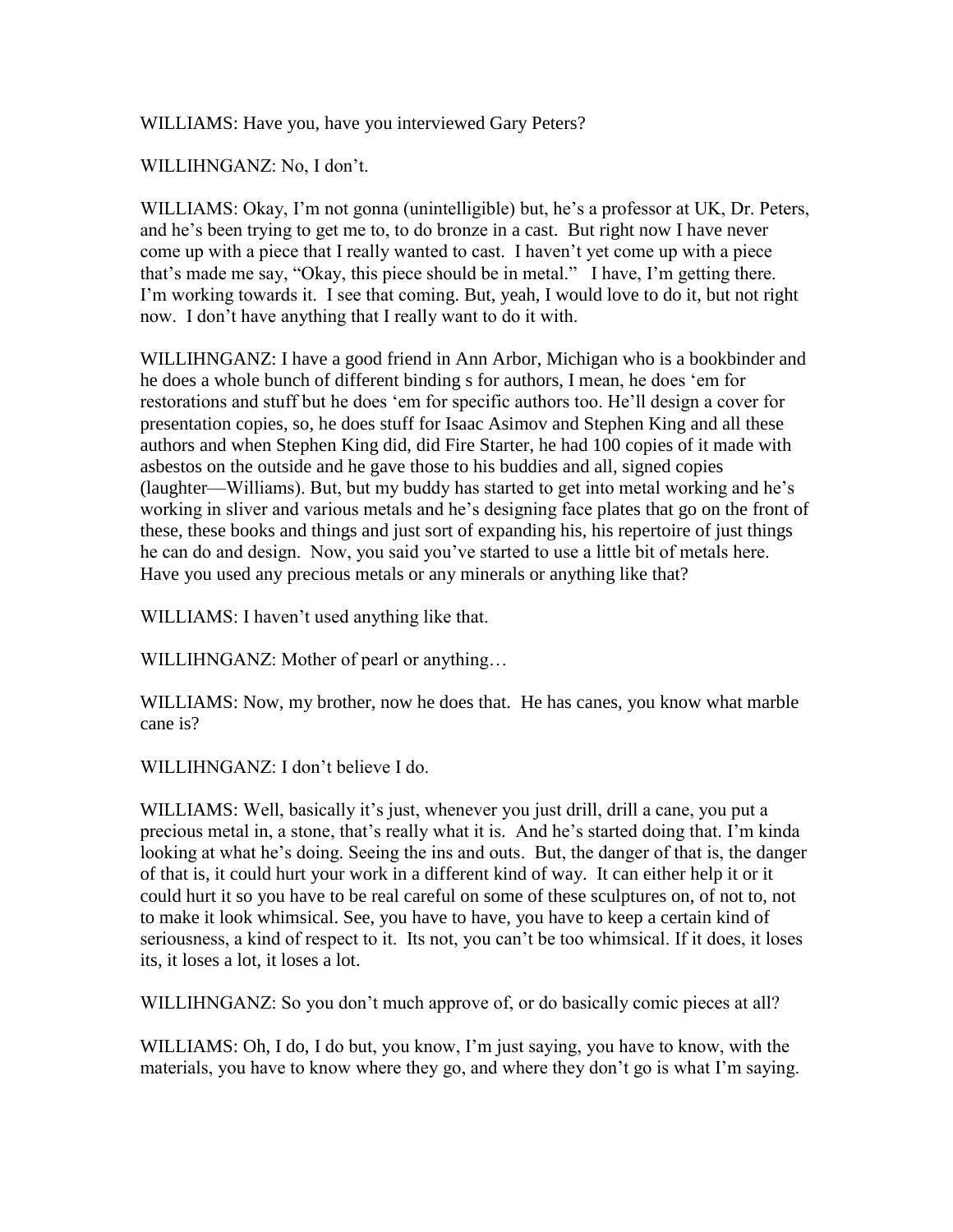WILLIHNGANZ: Okay.

WILLIAMS: You know, I sat down, I watch my, I watched, I know an artist, this'll give you an example, name Willy Roscoe, Willy made a cane, he made, he made a cane and the cane on this side of the cane it had teeth in it, like raccoon teeth, you know going down, you know what I'm saying. So, then he had some metal going on one side of it and then he had some leather but when you look at the thing, it's a nice looking cane, Willy can pull it off, but if you didn't know it had raccoon teeth in it, you wouldn't know. But he can pull it off, where as some people can't pull it off. That's what I'm saying about knowing your materials because that could have been a disaster. (laughter—both).

WILLIHNGANZ: So, how has your working process changed over time? Have you experimented with things a lot?

WILLIAMS: Yeah. Lately. Lately I've started experimenting. You have to experiment with a lot of things, but lately I've been working, since I've bee making benches and a lot of chairs and stuff I've started working with natural forms. So, when I find a piece of wood that's eaten up, now I have a better understanding of how to, to transform that into what I want.

WILLIHNGANZ: Tell us about that bench you're sitting on there.

WILLIAMS: It was, you know, I just, I just started liking the sculpture forms, furniture.

WILLIHNGANZ: You've done an enormous amount of carving on this. What is that carving that you've put on?

WILLIAMS: The carvings begin with fish, just, you know just fish more, this is one of my favorite symbols. You want to carve, you want to carve something quick like this, that's a quick image to put on.

WILLIHNGANZ: And what do you expect people to do with that particular stand?

WILLIAMS: They can either sit on it, some people use it as a table. Some people sit on it. Some people put it outside.

WILLIHNGANZ: How many of these have you made?

WILLIAMS: 'Bout four or five. You know, some women use them as, women, women tend to be the biggest market for them. They like them. Some people just do different things with them.

WILLIHNGANZ: Okay.

WILLIAMS: Either you sit on it, some people, I would just use it as a sculpture itself.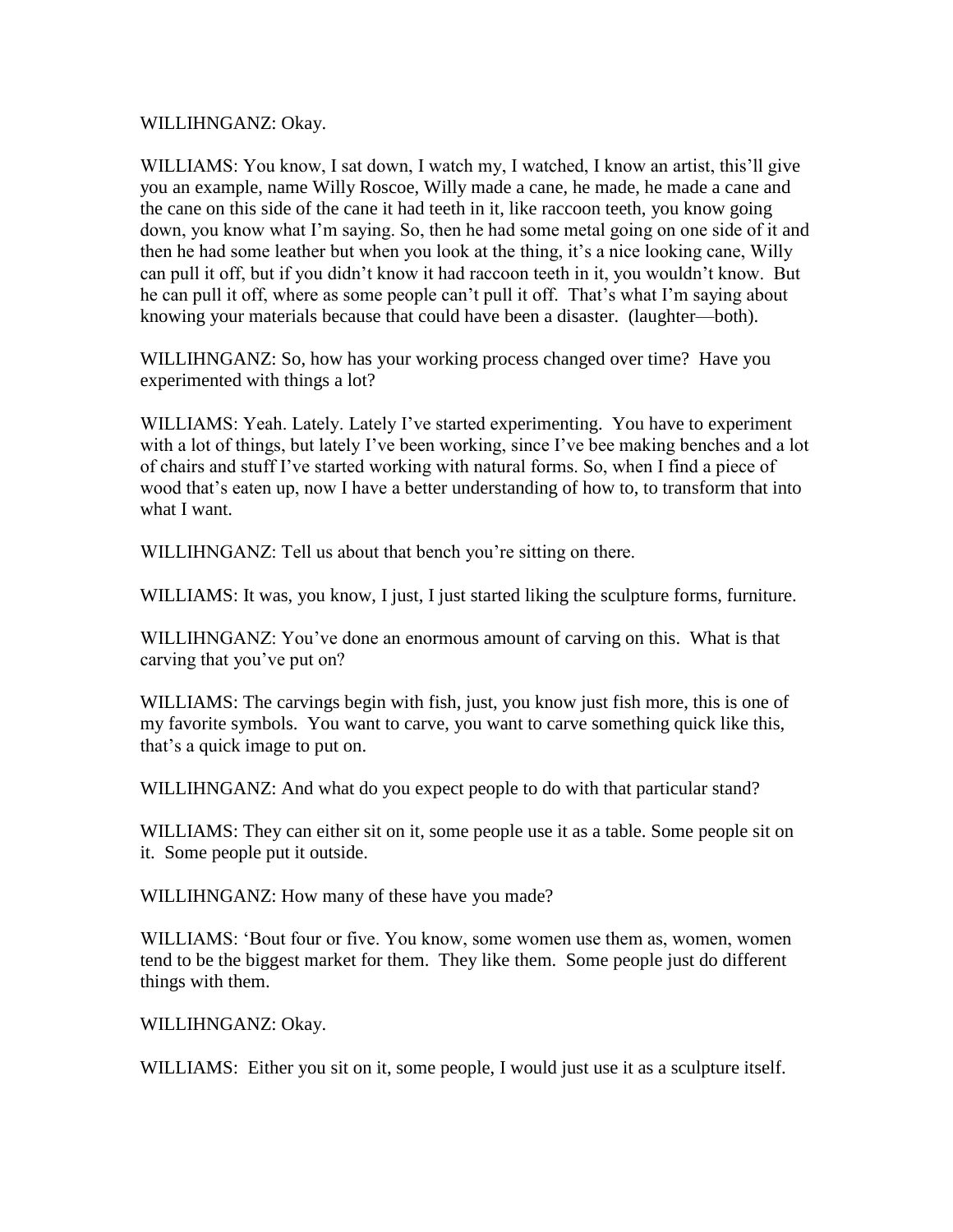WILLIHNGANZ: Okay, let me as you some other things here. What, you know, when you look at the world of sculpture, wood sculpture, how has technology effected the wood sculpture?

WILLIAMS: Not a lot of guys, again, they can just, just, they can do a template, they can take this carving right here and, you know, basically, you know make a duplicate of it, you know, just by the computer scanning over the top of it. So, that's changed.

WILLIHNGANZ: How's that, what's the effect of that mean. Does that mean you get your work stolen.

WILLIAMS: You could get your work stolen, but also, it, it, it, it hurts them in a lot of ways because a lot of times you don't know if the artist really did it. But, it's mainly on a lot of little small sculptures that people call tourist sculptures. You know, a lot of those are made, a lot of those are made in China, you know, and a lot of times the Chinese would just take a design, they'll mold it and it'll just, you know, they might put it in a machine or they might do blanks of it and you got guys just sitting around just carving it and you know, a lot of stuff you got to be real careful what you buy now, like a lot of the masks you see, they're not really from where they say they are. So, you just have to just be careful. That's what's basically happened. But a lot of times the same, whatever amount of money you would spend, you know going and buying a sculpture from a, from a department store, you would do better just going and contacting the artists within your area, you know. It would be cheaper. It would be cheaper and you'd have an original and you'd have stuff you could pass on.

WILLIHNGANZ: How, how do you promote your work.

WILLIAMS: Through the galleries. Art exchange and the galleries up in Columbus Ohio called the Art Exchange. I'm in a gallery in Columbus, another one called the Kinney Gallery. And through the galleries in, in Morehead, University of Morehead supports me a lot. University of Kentucky, supporting me, and them a lot of its word of mouth, commissions, you know, people just, people call me a lot of times, people come through. It's just by reputation sometimes, a lot of it.

WILLIHNGANZ: Do you go to a lot of art fairs?

WILLIAMS: Not anymore. Not anymore.

WILLIHNGANZ: You did at one time though?

WILLIAMS: I did at one time. But a lot of times you can saturate your market if you keep going to the same places. And then, and the road just kind of got to me 'cause you got to pack up every week and break down, pack up and break down, but, so.

WILLIHNGANZ: Do you belong to any of the craft guilds, organizations or associations?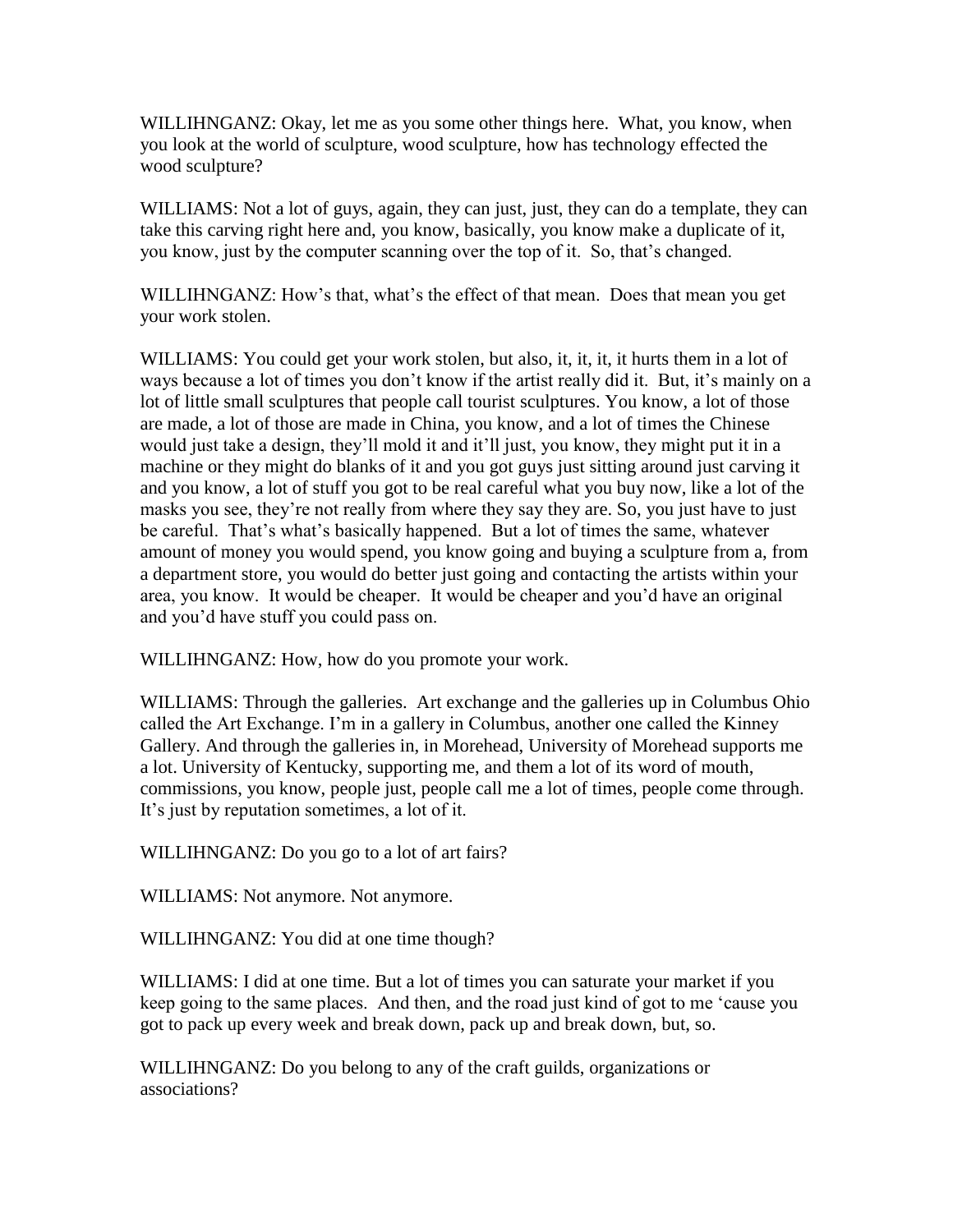WILLIAMS: Nu, huh.

WILLIHNGANZ: You never joined any of them?

WILLIAMS: Never have.

WILLIHNGANZ: Have you ever been to any of their events?

WILLIAMS: I think I was down at one in Morehead. It's been a while. It's been a long time. But I, I used to go them, I'd say, I used to go to them, but its been a while. It's been a long time.

WILLIHNGANZ: Do you ever go to any of the big, the art shows, St. James Art Fair...

WILLIAMS: You know, I just found out about that thing. I, you know, I never knew about it. They've invited me to come. They've sent me things, but I, I just haven't been. I just haven't been.

WILLIHNGANZ: Well, we've never seen, I've never seen anything similar to your work at those events. So I think you'd have a wide open field there.

WILLIAMS: I've heard good things about those shows. I've heard good things about it, but you know, I probably should go one year and just look at it and see what the layout is.

WILLIHNGANZ: Well, go Sunday morning when everybody's in church, cause let met tell you, it will be busy then, but later on it will be wall-to-wall people. I mean, you won't be able to walk down the streets (laughter—Williams).

WILLIAMS: Really?

WILLIHNGANZ: I mean it's unbelievable.

WILLIAMS: Oh, man.

WILLIHNGANZ: It is. I mean, its crazy. There are thousands and thousands of people that come through that little area. And its nuts, its nuttier every year too. (laughter— Williams). Okay, what kind of recognition, at this point, have you gotten for your work? Have you won awards in notable shows and things?

WILLIAMS: I won, well, guess I'm not really an awards person, but I won the Governor's Award in '06, I won that. I've won, you know, different awards here and there, but nothing really big. No major awards.

WILLIHNGANZ: Do you teach at all?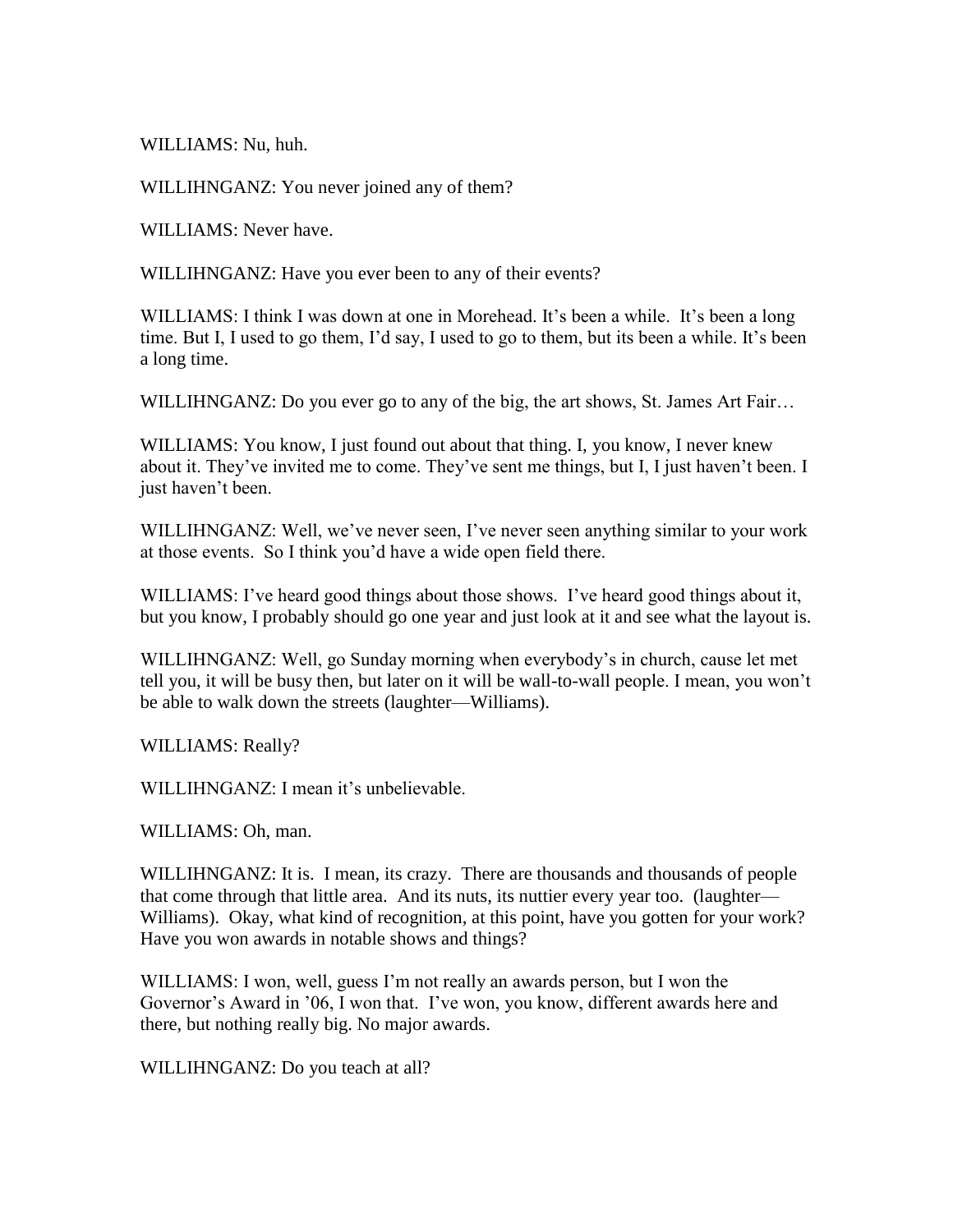WILLIAMS: I used to. I used to. But not anymore. Its, you know, in this day and time, there's some people that, some kids that value what I do and they like the wood carving, but a lot of times to get to, to get to do what I do or to get to do what a lot of artists do, it takes a lot more time and I don't know if kids are willing to put in the kind of time that it takes. You have to be real dedicated. I would teach a kid that's really dedicated or a student that really, really wanted to learn it, you know, I would teach 'em, but, like I used to teach all the time but most of my students didn't' really stick with it. A couple of 'em still do, no I guess that's where I'm wrong, 'cause a couple of them they still come by the house and they say, "Mr. Williams, you know, I'm still doing this and that." But they have families now, you know they have kids and obligations, so I tell them, you know, "when you get older, make sure you go back to it, you know, pass it on."

WILLIHNGANZ: Well, that's what a lot of us do, you know. We get caught up with families and then later on we do what we want to do. Okay, have your, your family's obviously been really supportive over the years

WILLIAMS: Oh, they have. Ever since I was a kid. Real supportive.

WILLIHNGANZ: Have you had a family yourself?

WILLIAMS: Oh, yeah. I have, I have two daughters, two daughters, one's 16 and one 26. But they don't carve. They're more into, doing what they do, more into sports. I got one daughter buying a house, so.

WILLIHNGANZ: So, what do you feel is the future of carving?

WILLIAMS: You know, I think we'll all, that's a good question, that's a good question. There's a lot of people still carving. I don't think it will ever, ever go away, you know. But, I wish it was more, its kind of a little of a dying art, but I kind of wish it was, but then I would say, recently though, recently a lot of Kentucky artists are becoming better known. I see a lot Kentucky carvings, you know, in different places that I go to. You know, Minnie Atkins was a big boost to everybody and a couple of other artists that have been out there, you know, making the way.

WILLIHNGANZ: Do you contact them? Are you in touch with those folks?

WILLIAMS: No, I used to see them out at Morehead, at the Morehead, at the, what's it called, oh, Minnie Atkins has a show, A Day in the Country that we all go to, so I see, you know see them, see people there and the folk art museum up in, up in Louisville you know, got a lot of good stuff.

WILLIHNGANZ: Do they market your stuff?

WILLIAMS: They used to when I first started, but I kind of lost touch with them. When I first started I was doing, I was doing clothing. I was doing more clothes and bags and stuff. I was doing bags and stuff like that.